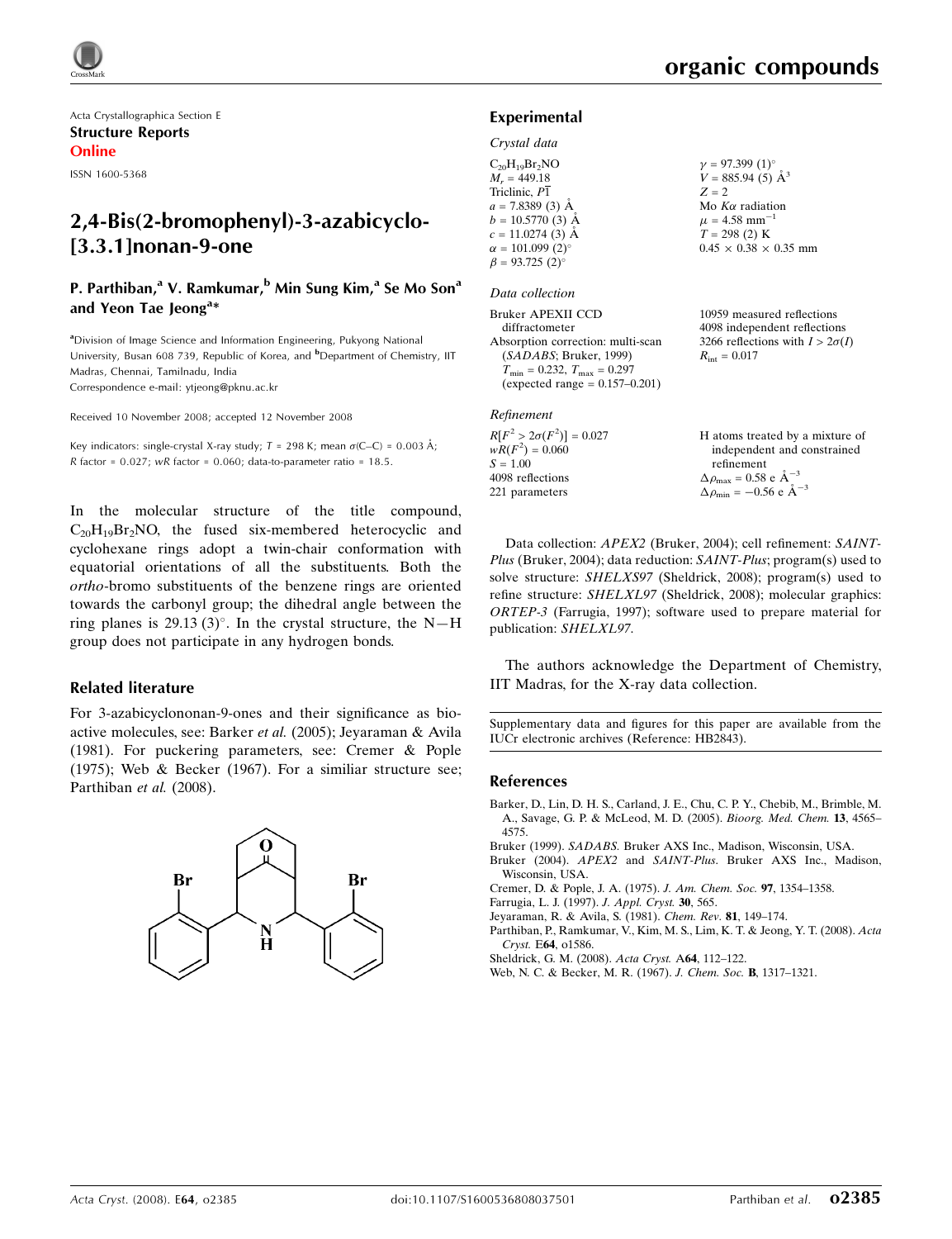# **supporting information**

*Acta Cryst.* (2008). E**64**, o2385 [doi:10.1107/S1600536808037501]

# **2,4-Bis(2-bromophenyl)-3-azabicyclo[3.3.1]nonan-9-one**

# **P. Parthiban, V. Ramkumar, Min Sung Kim, Se Mo Son and Yeon Tae Jeong**

# **S1. Comment**

3-Azabicyclononan-9-ones are important class of compounds due to their significance as bio-active molecules (Jeyaraman & Avila, 1981; Barker et al., 2005).

The title compound, (I), exists in a chair–chair conformation with equatorial orientations of the ortho bromo-phenyl groups on each side of the secondary amino group with the torsion angles of C8—C2—C1—C9 and C8—C6—C7—C15 being 177.88 (4) and 179.42 (6)°, respectively. In both aryl groups, the bromo substituents point towards the carbonyl group and the dihedral angle between the ring planes is 29.13 (3)°. The piperidine ring adopts near ideal chair conformation with the deviation of ring atoms N1 and C8 from the C1/C2/C6/C7 plane by -0.635 (3)and 0.705 (3)Å, respectively, Q<sub>T</sub> = 0.599 (2)Å, q(2)=0.047 (2)Å, q(3)=0.597 (2)Å,  $\theta$  = 4.71 (19)° Cremer & Pople, 1975; Web & Becker, 1967), whereas the cyclohexane ring atoms C4 and C8 deviate from the C2/C3/C5/C6 plane by -0.539 (4) and 0.725 (3)Å, respectively,  $Q_T = 0.565$  (2)Å,  $q(2)=0.141$  (2)Å,  $q(3)=0.548$  (2)Å,  $\theta = 14.4$  (2)°, indicating a deviation from the ideal chair conformation of the cyclohexane part in the title compound. The crystal structure is stabilized by the intermolecular van der Waals interactions.

# **S2. Experimental**

A mixture of cyclohexanone (0.05 mol) and *ortho* bromobenzaldehyde (0.1 mol) was added to a warm solution of ammonium acetate (0.075 mol) in 50 ml of absolute ethanol. The mixture was gently warmed on a hot plate until a yellow colour was formed and then cooled to room temperature. Then, 50 ml of ether was added and allowed to stir over night at room temperature. At the end, the crude azabicyclic ketone was separated by filtration and washed with  $1:5 \text{ v/v}$ ethanol–ether mixture till the solid became colourless. Recrystallization of the compound from acetone gave colourless blocks of (I).

# **S3. Refinement**

The nitrogen-bound H atom was located in a difference map and refined isotropically. The other hydrogen atoms were fixed geometrically (C—H = 0.93–0.98Å) and refined as riding with  $U_{iso}(H) = 1.2U_{eq}(C)$ .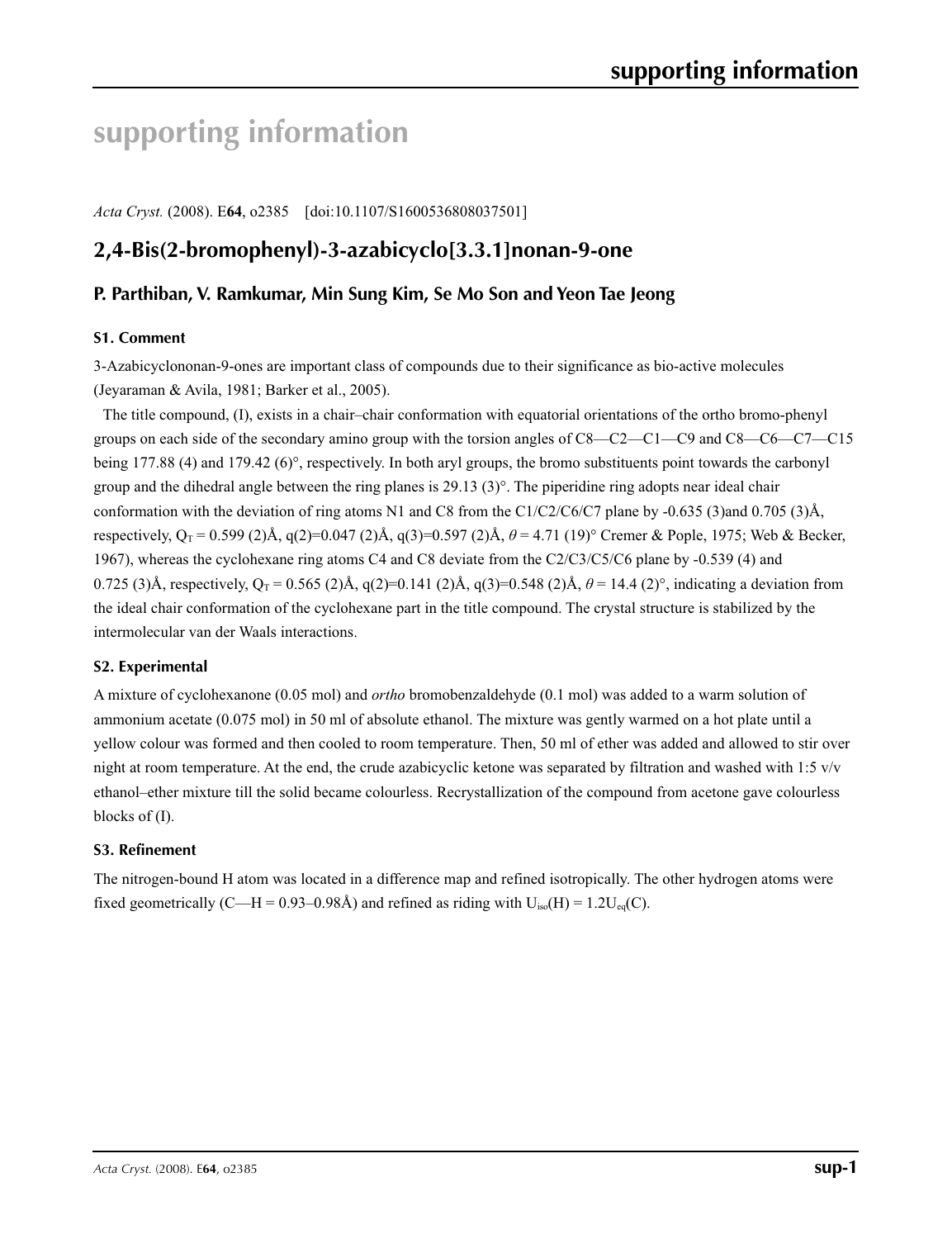

## **Figure 1**

The molecular structure of (I) with non-hydrogen atoms represented as 30% probability ellipsoids.

## **2,4-Bis(2-bromophenyl)-3-azabicyclo[3.3.1]nonan-9-one**

*Crystal data*

 $C_{20}H_{19}Br_2NO$  $M_r = 449.18$ Triclinic, *P*1 Hall symbol: -P 1  $a = 7.8389(3)$  Å  $b = 10.5770(3)$  Å  $c = 11.0274(3)$  Å  $\alpha$  = 101.099 (2)<sup>o</sup>  $\beta$  = 93.725 (2)<sup>o</sup>  $γ = 97.399(1)°$  $V = 885.94(5)$  Å<sup>3</sup>

*Data collection*

Bruker APEXII CCD diffractometer Radiation source: fine-focus sealed tube Graphite monochromator *ω* scans Absorption correction: multi-scan (*SADABS*; Bruker, 1999)  $T_{\text{min}} = 0.232$ ,  $T_{\text{max}} = 0.297$ 

# *Refinement*

Refinement on *F*<sup>2</sup> Least-squares matrix: full  $R[F^2 > 2\sigma(F^2)] = 0.027$  $wR(F^2) = 0.060$  $S = 1.00$ 4098 reflections

*Z* = 2  $F(000) = 448$  $D_x = 1.684$  Mg m<sup>-3</sup> Mo *Kα* radiation,  $\lambda = 0.71073$  Å Cell parameters from 5642 reflections  $\theta$  = 2.5–28.2°  $\mu$  = 4.58 mm<sup>-1</sup> *T* = 298 K Block, colourless  $0.45 \times 0.38 \times 0.35$  mm

10959 measured reflections 4098 independent reflections 3266 reflections with  $I > 2\sigma(I)$  $R_{\text{int}} = 0.017$  $\theta_{\text{max}} = 28.3^{\circ}, \theta_{\text{min}} = 1.9^{\circ}$  $h = -10 \rightarrow 10$  $k = -13 \rightarrow 13$  $l = -14 \rightarrow 14$ 

221 parameters 0 restraints Primary atom site location: structure-invariant direct methods Secondary atom site location: difference Fourier map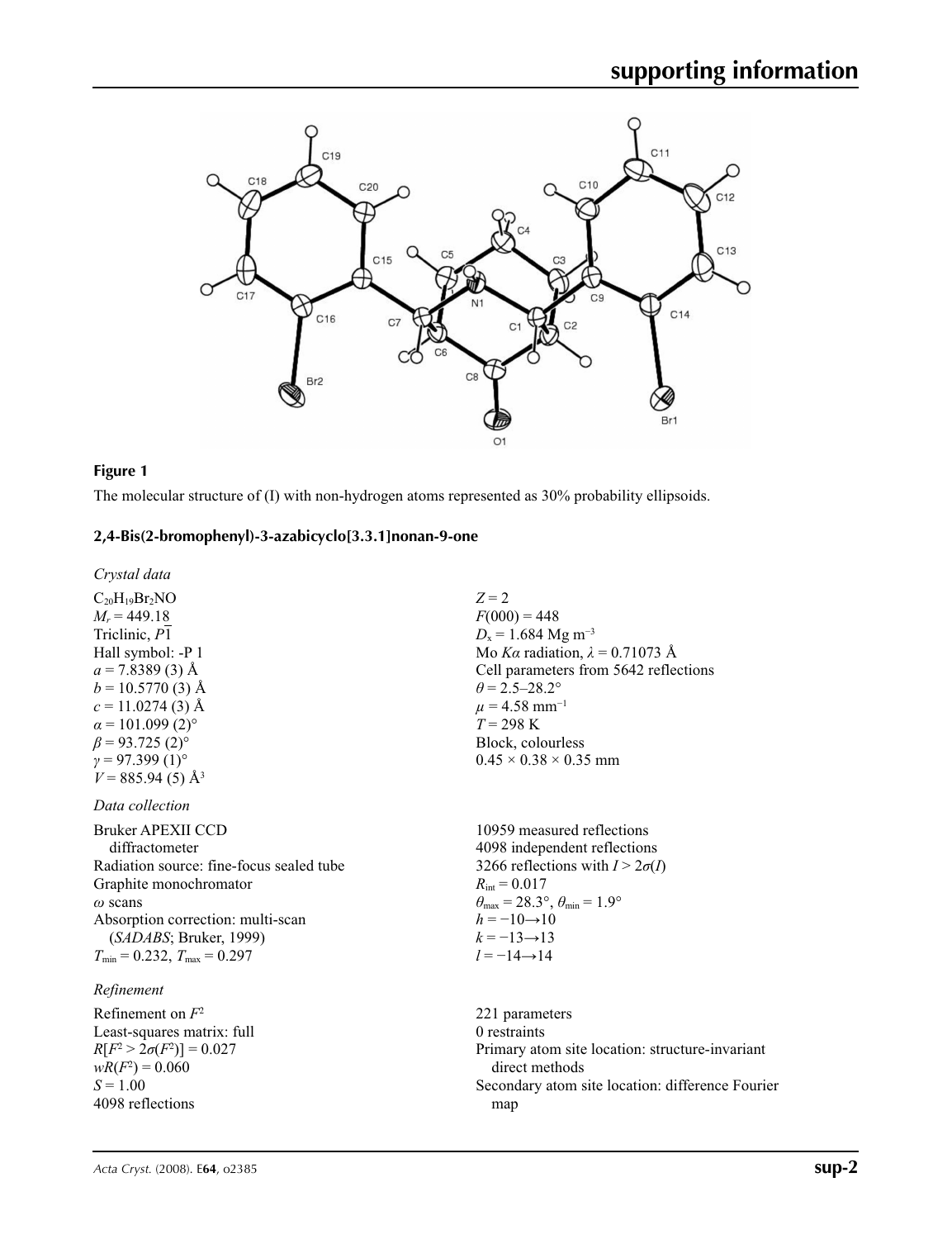| Hydrogen site location: inferred from       | $w = 1/[\sigma^2(F_0^2) + (0.0207P)^2 + 0.5638P]$ |
|---------------------------------------------|---------------------------------------------------|
| neighbouring sites                          | where $P = (F_0^2 + 2F_c^2)/3$                    |
| H atoms treated by a mixture of independent | $(\Delta/\sigma)_{\text{max}} = 0.002$            |
| and constrained refinement                  | $\Delta\rho_{\text{max}} = 0.58$ e $\rm \AA^{-3}$ |
|                                             | $\Delta \rho_{\rm min} = -0.56$ e $\rm \AA^{-3}$  |

# *Special details*

**Geometry**. All e.s.d.'s (except the e.s.d. in the dihedral angle between two l.s. planes) are estimated using the full covariance matrix. The cell e.s.d.'s are taken into account individually in the estimation of e.s.d.'s in distances, angles and torsion angles; correlations between e.s.d.'s in cell parameters are only used when they are defined by crystal symmetry. An approximate (isotropic) treatment of cell e.s.d.'s is used for estimating e.s.d.'s involving l.s. planes. **Refinement**. Refinement of  $F^2$  against ALL reflections. The weighted *R*-factor wR and goodness of fit *S* are based on *F*<sup>2</sup> , conventional *R*-factors *R* are based on  $F$ , with  $F$  set to zero for negative  $F^2$ . The threshold expression of  $F^2 > \sigma(F^2)$  is used only for calculating *R*-factors(gt) *etc*. and is not relevant to the choice of reflections for refinement. *R*-factors based on *F*<sup>2</sup> are statistically about twice as large as those based on *F*, and *R*factors based on ALL data will be even larger.

*Fractional atomic coordinates and isotropic or equivalent isotropic displacement parameters (Å2 )*

|                  | $\boldsymbol{x}$ | $\mathcal{Y}$ | $\boldsymbol{Z}$ | $U_{\rm iso}*/U_{\rm eq}$ |
|------------------|------------------|---------------|------------------|---------------------------|
| Br1              | $-0.00438(3)$    | 0.47719(2)    | 0.77681(2)       | 0.05065(8)                |
| Br <sub>2</sub>  | 0.16949(3)       | 1.23193(3)    | 1.01448(2)       | 0.06070(9)                |
| C1               | 0.2124(2)        | 0.74756(18)   | 0.75331(18)      | 0.0301(4)                 |
| H1               | 0.1437           | 0.7370        | 0.8228           | $0.036*$                  |
| C2               | 0.0889(2)        | 0.76537(19)   | 0.64395(19)      | 0.0344(4)                 |
| H2               | $-0.0049$        | 0.6918        | 0.6254           | $0.041*$                  |
| C <sub>3</sub>   | 0.1735(3)        | 0.7773(2)     | 0.5238(2)        | 0.0428(5)                 |
| H <sub>3</sub> A | 0.2294           | 0.7011        | 0.4980           | $0.051*$                  |
| H3B              | 0.0839           | 0.7778        | 0.4591           | $0.051*$                  |
| C4               | 0.3064(3)        | 0.8987(2)     | 0.5360(2)        | 0.0432(5)                 |
| H <sub>4</sub> A | 0.4119           | 0.8865        | 0.5806           | $0.052*$                  |
| H4B              | 0.3333           | 0.9102        | 0.4539           | $0.052*$                  |
| C <sub>5</sub>   | 0.2434(3)        | 1.0214(2)     | 0.60396(19)      | 0.0392(5)                 |
| H <sub>5</sub> A | 0.1647           | 1.0500        | 0.5468           | $0.047*$                  |
| H5B              | 0.3418           | 1.0895        | 0.6280           | $0.047*$                  |
| C6               | 0.1515(2)        | 1.00528(19)   | 0.72040(18)      | 0.0331(4)                 |
| H <sub>6</sub>   | 0.0967           | 1.0828        | 0.7479           | $0.040*$                  |
| C7               | 0.2692(2)        | 0.98341(18)   | 0.83118(17)      | 0.0294(4)                 |
| H7               | 0.1987           | 0.9747        | 0.9001           | $0.035*$                  |
| C8               | 0.0132(2)        | 0.8886(2)     | 0.68529(18)      | 0.0342(4)                 |
| C9               | 0.3014(2)        | 0.62834(18)   | 0.72007(17)      | 0.0304(4)                 |
| C10              | 0.4692(3)        | 0.6383(2)     | 0.6847(2)        | 0.0389(5)                 |
| H10              | 0.5265           | 0.7194        | 0.6796           | $0.047*$                  |
| C11              | 0.5525(3)        | 0.5302(2)     | 0.6570(2)        | 0.0495(6)                 |
| H11              | 0.6641           | 0.5392        | 0.6328           | $0.059*$                  |
| C12              | 0.4711(3)        | 0.4095(2)     | 0.6651(2)        | 0.0556(6)                 |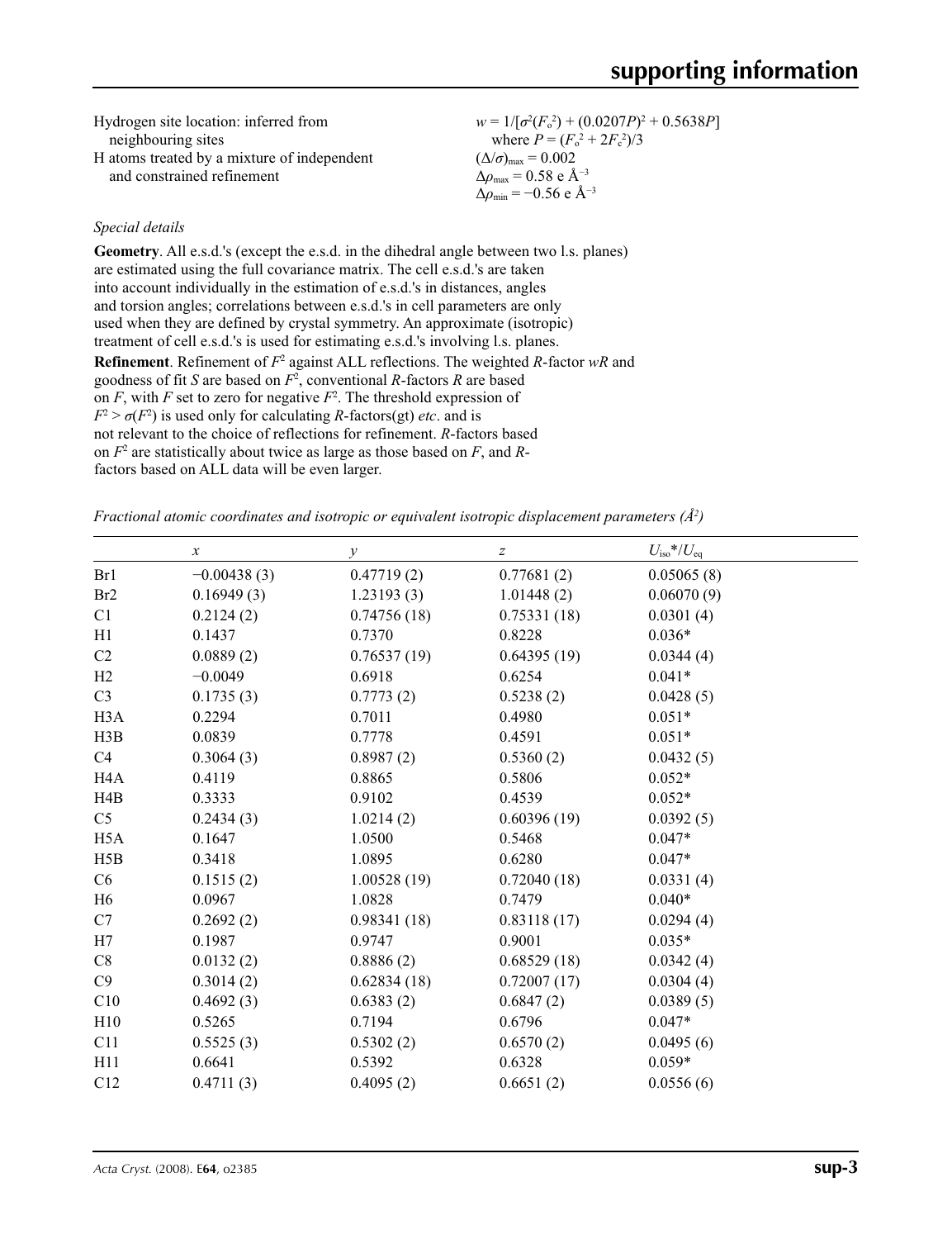| H12              | 0.5280         | 0.3371      | 0.6472      | $0.067*$     |
|------------------|----------------|-------------|-------------|--------------|
| C13              | 0.3055(3)      | 0.3958(2)   | 0.6995(2)   | 0.0482(6)    |
| H13              | 0.2496         | 0.3142      | 0.7047      | $0.058*$     |
| C14              | 0.2228(3)      | 0.50413(19) | 0.72632(19) | 0.0350(4)    |
| C15              | 0.4125(2)      | 1.09742(18) | 0.87430(17) | 0.0290(4)    |
| C16              | 0.3860(3)      | 1.21258(19) | 0.95107(18) | 0.0337(4)    |
| C17              | 0.5159(3)      | 1.3181(2)   | 0.9863(2)   | 0.0436(5)    |
| H <sub>17</sub>  | 0.4946         | 1.3938      | 1.0380      | $0.052*$     |
| C18              | 0.6757(3)      | 1.3104(2)   | 0.9446(2)   | 0.0499(6)    |
| H18              | 0.7629         | 1.3812      | 0.9670      | $0.060*$     |
| C19              | 0.7071(3)      | 1.1976(2)   | 0.8696(2)   | 0.0482(6)    |
| H <sub>19</sub>  | 0.8161         | 1.1920      | 0.8421      | $0.058*$     |
| C <sub>20</sub>  | 0.5772(3)      | 1.0923(2)   | 0.8347(2)   | 0.0381(5)    |
| H <sub>20</sub>  | 0.6003         | 1.0166      | 0.7839      | $0.046*$     |
| N1               | 0.3422(2)      | 0.86343(15) | 0.79409(16) | 0.0304(4)    |
| O <sub>1</sub>   | $-0.13950(19)$ | 0.89419(17) | 0.68681(16) | 0.0521(4)    |
| H <sub>1</sub> A | 0.407(3)       | 0.851(2)    | 0.850(2)    | $0.040(7)$ * |
|                  |                |             |             |              |

*Atomic displacement parameters (Å2 )*

|                | $U^{11}$    | $U^{22}$    | $U^{33}$    | $U^{12}$      | $U^{13}$      | $U^{23}$       |
|----------------|-------------|-------------|-------------|---------------|---------------|----------------|
| Br1            | 0.04366(13) | 0.03775(13) | 0.06740(17) | $-0.00469(9)$ | 0.01281(11)   | 0.00737(11)    |
| Br2            | 0.05389(15) | 0.06429(18) | 0.05949(17) | 0.02181(12)   | 0.01497(12)   | $-0.01039(13)$ |
| C1             | 0.0296(9)   | 0.0256(10)  | 0.0349(10)  | 0.0042(7)     | 0.0038(8)     | 0.0056(8)      |
| C <sub>2</sub> | 0.0286(9)   | 0.0300(10)  | 0.0415(11)  | 0.0019(8)     | $-0.0038(8)$  | 0.0035(9)      |
| C <sub>3</sub> | 0.0511(13)  | 0.0398(12)  | 0.0351(11)  | 0.0125(10)    | $-0.0022(10)$ | $-0.0001(9)$   |
| C <sub>4</sub> | 0.0505(13)  | 0.0492(13)  | 0.0325(11)  | 0.0104(10)    | 0.0097(9)     | 0.0107(10)     |
| C <sub>5</sub> | 0.0441(11)  | 0.0369(12)  | 0.0386(12)  | 0.0063(9)     | $-0.0008(9)$  | 0.0138(9)      |
| C6             | 0.0326(10)  | 0.0299(10)  | 0.0371(11)  | 0.0102(8)     | 0.0012(8)     | 0.0046(8)      |
| C7             | 0.0300(9)   | 0.0276(10)  | 0.0302(10)  | 0.0044(7)     | 0.0033(7)     | 0.0049(8)      |
| C8             | 0.0310(9)   | 0.0405(12)  | 0.0327(11)  | 0.0088(8)     | $-0.0003(8)$  | 0.0100(9)      |
| C9             | 0.0335(9)   | 0.0278(10)  | 0.0295(10)  | 0.0060(8)     | 0.0003(8)     | 0.0046(8)      |
| C10            | 0.0357(10)  | 0.0380(12)  | 0.0448(12)  | 0.0081(9)     | 0.0059(9)     | 0.0104(9)      |
| C11            | 0.0417(12)  | 0.0553(15)  | 0.0575(15)  | 0.0220(11)    | 0.0123(11)    | 0.0135(12)     |
| C12            | 0.0657(16)  | 0.0446(14)  | 0.0637(16)  | 0.0311(12)    | 0.0140(13)    | 0.0109(12)     |
| C13            | 0.0608(15)  | 0.0297(12)  | 0.0551(14)  | 0.0101(10)    | 0.0065(11)    | 0.0083(10)     |
| C14            | 0.0371(10)  | 0.0304(10)  | 0.0362(11)  | 0.0041(8)     | 0.0025(8)     | 0.0038(8)      |
| C15            | 0.0314(9)   | 0.0280(10)  | 0.0284(10)  | 0.0053(8)     | 0.0005(7)     | 0.0079(8)      |
| C16            | 0.0403(10)  | 0.0322(11)  | 0.0297(10)  | 0.0100(8)     | 0.0010(8)     | 0.0062(8)      |
| C17            | 0.0646(15)  | 0.0278(11)  | 0.0353(12)  | 0.0034(10)    | $-0.0054(10)$ | 0.0047(9)      |
| C18            | 0.0547(14)  | 0.0427(13)  | 0.0455(13)  | $-0.0154(11)$ | $-0.0072(11)$ | 0.0108(11)     |
| C19            | 0.0346(11)  | 0.0573(15)  | 0.0500(14)  | $-0.0043(10)$ | 0.0028(10)    | 0.0117(12)     |
| C20            | 0.0337(10)  | 0.0375(11)  | 0.0411(12)  | 0.0048(9)     | 0.0047(9)     | 0.0029(9)      |
| N1             | 0.0292(8)   | 0.0249(8)   | 0.0362(9)   | 0.0055(6)     | $-0.0050(7)$  | 0.0053(7)      |
| O <sub>1</sub> | 0.0292(7)   | 0.0588(11)  | 0.0693(11)  | 0.0119(7)     | 0.0028(7)     | 0.0120(9)      |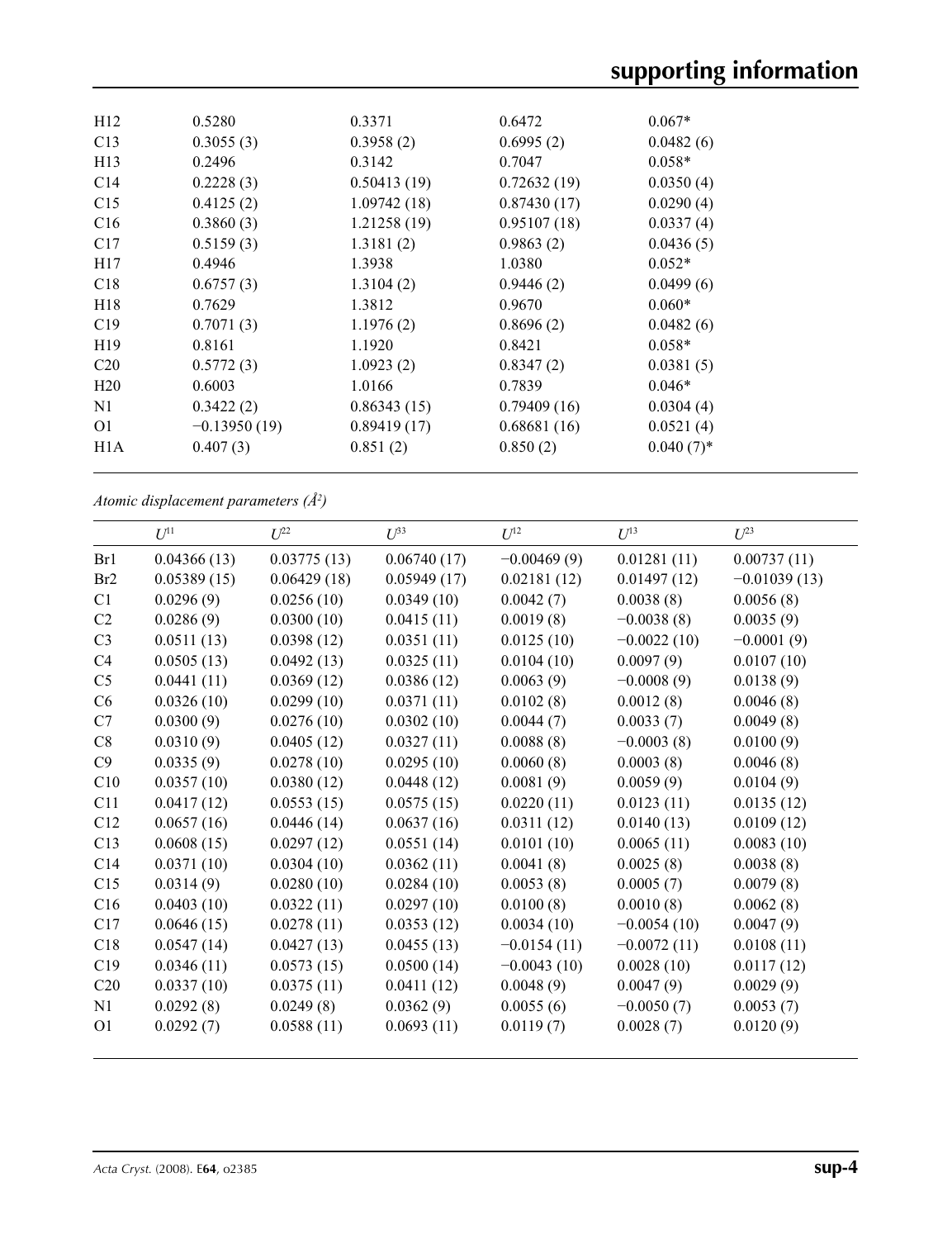*Geometric parameters (Å, º)*

| $Br1-C14$       | 1.903(2)   | $C7 - H7$         | 0.9800      |
|-----------------|------------|-------------------|-------------|
| $Br2-C16$       | 1.897(2)   | $C8 - O1$         | 1.207(2)    |
| $Cl - N1$       | 1.465(2)   | $C9 - C10$        | 1.393(3)    |
| $C1-C9$         | 1.515(3)   | $C9 - C14$        | 1.394(3)    |
| $C1-C2$         | 1.552(3)   | $C10 - C11$       | 1.382(3)    |
| $Cl-H1$         | 0.9800     | $C10 - H10$       | 0.9300      |
| $C2-C8$         | 1.505(3)   | $C11 - C12$       | 1.373(4)    |
| $C2-C3$         | 1.539(3)   | $C11 - H11$       | 0.9300      |
| $C2-H2$         | 0.9800     | $C12 - C13$       | 1.373(3)    |
| $C3-C4$         | 1.524(3)   | $C12 - H12$       | 0.9300      |
| $C3 - H3A$      | 0.9700     | $C13-C14$         | 1.381(3)    |
| $C3 - H3B$      | 0.9700     | $C13 - H13$       | 0.9300      |
| $C4 - C5$       | 1.525(3)   | $C15 - C20$       | 1.393(3)    |
| $C4 - H4A$      | 0.9700     | $C15 - C16$       | 1.391(3)    |
| $C4 - H4B$      | 0.9700     | $C16 - C17$       | 1.387(3)    |
| $C5-C6$         | 1.539(3)   | $C17 - C18$       | 1.369(3)    |
| $C5 - H5A$      | 0.9700     | $C17 - H17$       | 0.9300      |
| $C5 - H5B$      | 0.9700     | $C18 - C19$       | 1.375(4)    |
| $C6-C8$         | 1.506(3)   | $C18 - H18$       | 0.9300      |
| $C6-C7$         | 1.554(3)   | $C19 - C20$       | 1.385(3)    |
| $C6 - H6$       | 0.9800     | $C19 - H19$       | 0.9300      |
| $C7 - N1$       | 1.457(2)   | $C20 - H20$       | 0.9300      |
| $C7 - C15$      | 1.518(2)   | $N1 - H1A$        | 0.81(2)     |
|                 |            |                   |             |
| $N1-C1-C9$      | 109.63(15) | $O1 - C8 - C2$    | 124.48 (19) |
| $N1-C1-C2$      | 110.38(16) | $O1 - C8 - C6$    | 123.98 (19) |
| $C9 - C1 - C2$  | 112.32(16) | $C2-C8-C6$        | 111.51(16)  |
| $N1-C1-H1$      | 108.1      | $C10-C9-C14$      | 116.51(18)  |
| $C9 - C1 - H1$  | 108.1      | $C10-C9-C1$       | 121.26(17)  |
| $C2-C1-H1$      | 108.1      | $C14-C9-C1$       | 122.21(17)  |
| $C8-C2-C3$      | 107.21(17) | $C11 - C10 - C9$  | 121.5(2)    |
| $C8-C2-C1$      | 107.83(16) | $C11 - C10 - H10$ | 119.3       |
| $C3-C2-C1$      | 115.42(16) | $C9 - C10 - H10$  | 119.3       |
| $C8-C2-H2$      | 108.7      | $C12 - C11 - C10$ | 120.3(2)    |
| $C3-C2-H2$      | 108.7      | $C12 - C11 - H11$ | 119.9       |
| $C1-C2-H2$      | 108.7      | $C10 - C11 - H11$ | 119.9       |
| $C4-C3-C2$      | 114.03(17) | $C13 - C12 - C11$ | 119.9(2)    |
| $C4-C3-H3A$     | 108.7      | $C13 - C12 - H12$ | 120.1       |
| $C2-C3-H3A$     | 108.7      | $C11 - C12 - H12$ | 120.1       |
| $C4 - C3 - H3B$ | 108.7      | $C12-C13-C14$     | 119.5(2)    |
| $C2-C3-H3B$     | 108.7      | $C12-C13-H13$     | 120.3       |
| НЗА-СЗ-НЗВ      | 107.6      | $C14 - C13 - H13$ | 120.3       |
| $C5-C4-C3$      | 112.67(18) | $C13 - C14 - C9$  | 122.3(2)    |
| $C5-C4-H4A$     | 109.1      | $C13 - C14 - Br1$ | 116.76(16)  |
| $C3-C4-H4A$     | 109.1      | $C9 - C14 - Br1$  | 120.89(15)  |
| $C5-C4-HAB$     | 109.1      | $C20-C15-C16$     | 116.80(18)  |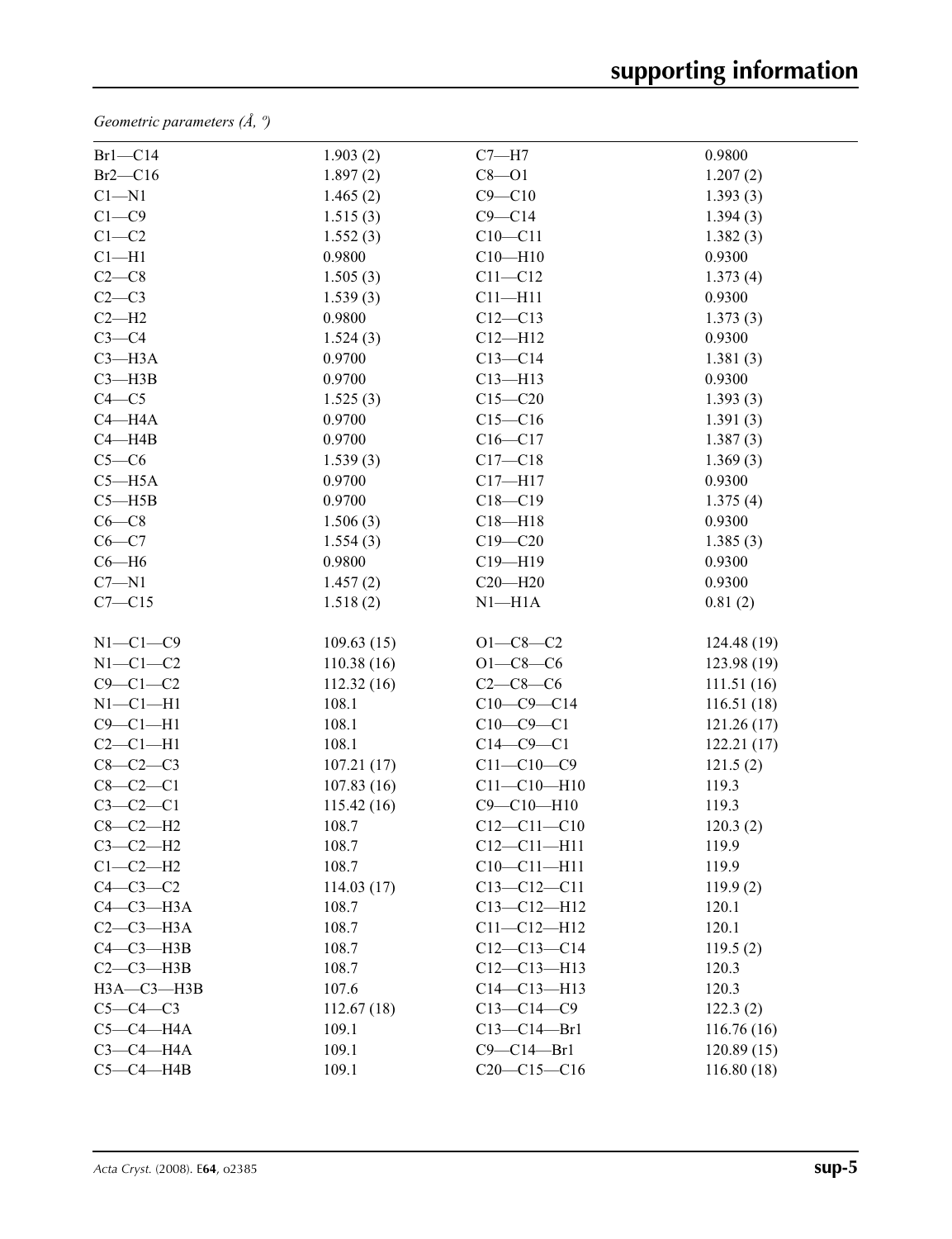| $C3-C4-H4B$          | 109.1         | $C20-C15-C7$                  | 120.81(17)    |
|----------------------|---------------|-------------------------------|---------------|
| H4A-C4-H4B           | 107.8         | $C16 - C15 - C7$              | 122.36(17)    |
| $C4-C5-C6$           | 114.82(17)    | $C17 - C16 - C15$             | 122.0(2)      |
| $C4-C5-H5A$          | 108.6         | $C17 - C16 - Br2$             | 116.64(16)    |
| $C6-C5-H5A$          | 108.6         | $C15 - C16 - Br2$             | 121.32(15)    |
| $C4-C5-HSB$          | 108.6         | $C18 - C17 - C16$             | 119.7(2)      |
| $C6-C5-H5B$          | 108.6         | $C18 - C17 - H17$             | 120.2         |
|                      | 107.5         |                               | 120.2         |
| $H5A - C5 - H5B$     |               | $C16 - C17 - H17$             |               |
| $C8-C6-C5$           | 108.13(16)    | $C17 - C18 - C19$             | 119.9(2)      |
| $C8-C6-C7$           | 107.18(16)    | $C17 - C18 - H18$             | 120.0         |
| $C5 - C6 - C7$       | 115.25(16)    | $C19 - C18 - H18$             | 120.0         |
| $C8-C6-H6$           | 108.7         | $C18 - C19 - C20$             | 120.3(2)      |
| $C5-C6-H6$           | 108.7         | C18-C19-H19                   | 119.9         |
| $C7-C6-H6$           | 108.7         | $C20-C19-H19$                 | 119.9         |
| $N1-C7-C15$          | 110.21(15)    | $C19 - C20 - C15$             | 121.3(2)      |
| $N1-C7-C6$           | 109.31(15)    | C19-C20-H20                   | 119.3         |
| $C15-C7-C6$          | 111.09(15)    | $C15 - C20 - H20$             | 119.3         |
| $N1-C7-H7$           | 108.7         | $C7 - N1 - C1$                | 113.89(15)    |
| $C15-C7-H7$          | 108.7         | $C7 - N1 - H1A$               | 111.0(16)     |
| $C6-C7-H7$           | 108.7         | $Cl-M1-H1A$                   | 108.6(16)     |
|                      |               |                               |               |
|                      |               |                               |               |
| $N1 - C1 - C2 - C8$  | $-55.2(2)$    | $C9 - C10 - C11 - C12$        | $-0.6(4)$     |
| $C9 - C1 - C2 - C8$  | $-177.89(16)$ | $C10-C11-C12-C13$             | 0.7(4)        |
| $N1-C1-C2-C3$        | 64.6(2)       | $C11-C12-C13-C14$             | $-0.3(4)$     |
| $C9 - C1 - C2 - C3$  | $-58.1(2)$    | $C12-C13-C14-C9$              | $-0.2(3)$     |
| $C8 - C2 - C3 - C4$  | 55.1(2)       | $C12-C13-C14-Br1$             | $-178.65(19)$ |
| $C1 - C2 - C3 - C4$  | $-65.0(2)$    | $C10-C9-C14-C13$              | 0.2(3)        |
| $C2 - C3 - C4 - C5$  | $-45.4(3)$    | $C1 - C9 - C14 - C13$         | $-178.10(19)$ |
| $C3 - C4 - C5 - C6$  | 43.4(3)       | $C10-C9-C14-Br1$              | 178.65(15)    |
| $C4 - C5 - C6 - C8$  | $-51.3(2)$    | $C1 - C9 - C14 - Br1$         | 0.3(3)        |
| $C4 - C5 - C6 - C7$  | 68.6(2)       | $N1 - C7 - C15 - C20$         | 23.6(2)       |
| $C8-C6-C7-N1$        | 58.74 (19)    | $C6-C7-C15-C20$               | $-97.7(2)$    |
| $C5-C6-C7-N1$        | $-61.6(2)$    | $N1-C7-C15-C16$               | $-158.48(18)$ |
| $C8-C6-C7-C15$       | $-179.43(15)$ | $C6 - C7 - C15 - C16$         | 80.2(2)       |
| $C5-C6-C7-C15$       |               | $C20-C15-C16-C17$             |               |
|                      | 60.2(2)       |                               | 0.5(3)        |
| $C3 - C2 - C8 - 01$  | 113.0(2)      | $C7 - C15 - C16 - C17$        | $-177.53(18)$ |
| $C1 - C2 - C8 - 01$  | $-122.1(2)$   | $C20-C15-C16-Br2$             | $-178.76(15)$ |
| $C3 - C2 - C8 - C6$  | $-64.9(2)$    | $C7 - C15 - C16 - Br2$        | 3.2(3)        |
| $C1 - C2 - C8 - C6$  | 59.9(2)       | $C15-C16-C17-C18$             | 0.3(3)        |
| $C5-C6-C8-O1$        | $-114.9(2)$   | $Br2$ — $Cl6$ — $Cl7$ — $Cl8$ | 179.52(17)    |
| $C7-C6-C8-O1$        | 120.3(2)      | $C16-C17-C18-C19$             | $-0.9(3)$     |
| $C5-C6-C8-C2$        | 63.1(2)       | $C17-C18-C19-C20$             | 0.8(4)        |
| $C7-C6-C8-C2$        | $-61.7(2)$    | $C18-C19-C20-C15$             | 0.0(3)        |
| $N1 - C1 - C9 - C10$ | $-24.4(3)$    | $C16-C15-C20-C19$             | $-0.6(3)$     |
| $C2-C1-C9-C10$       | 98.7(2)       | $C7 - C15 - C20 - C19$        | 177.4(2)      |
| $N1 - C1 - C9 - C14$ | 153.82(18)    | $C15-C7-N1-C1$                | 178.86 (15)   |
| $C2 - C1 - C9 - C14$ | $-83.1(2)$    | $C6-C7-N1-C1$                 | $-58.8(2)$    |
| $C14-C9-C10-C11$     | 0.2(3)        | $C9 - C1 - N1 - C7$           | $-178.59(16)$ |
|                      |               |                               |               |